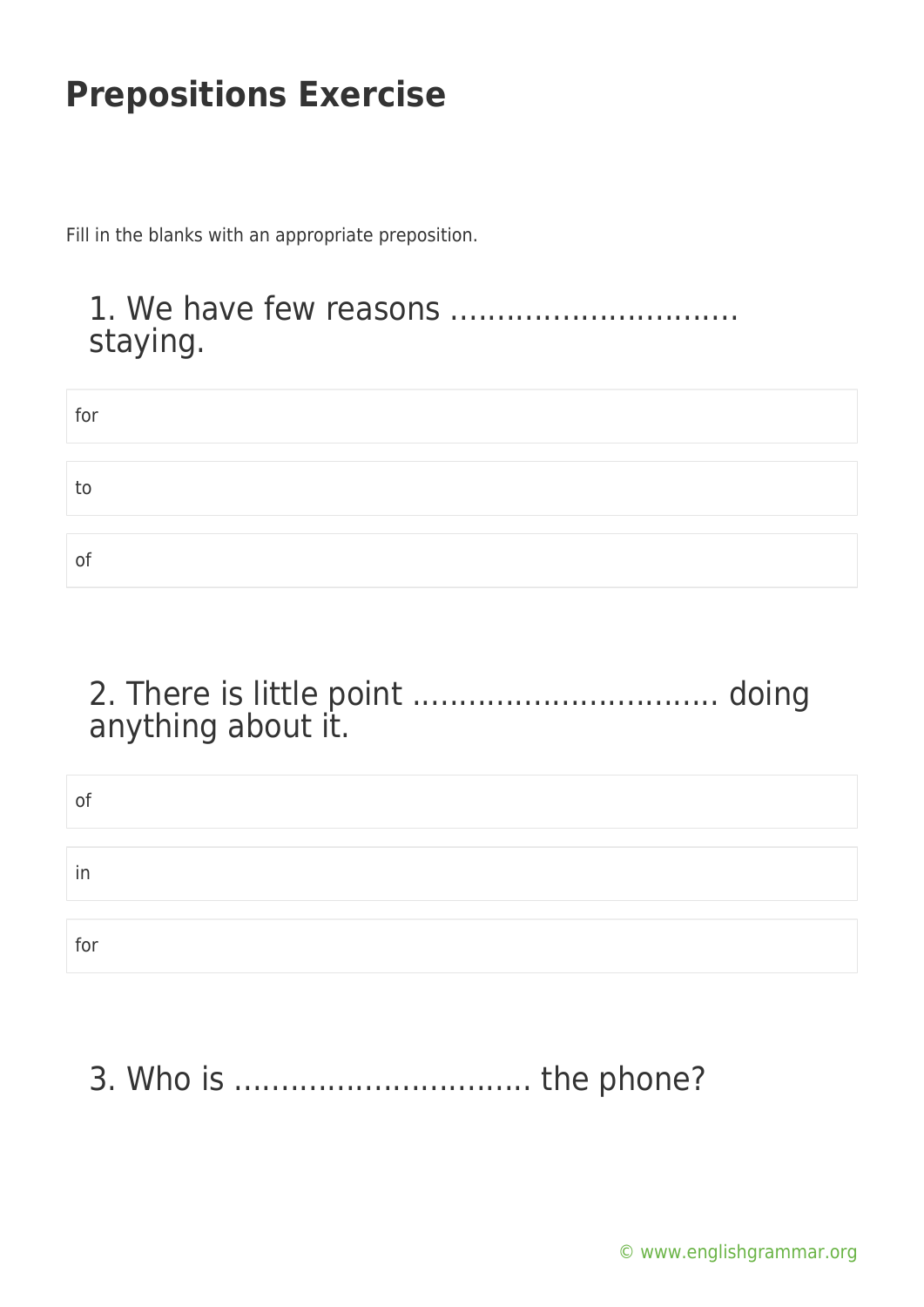| at |  |  |  |
|----|--|--|--|
|    |  |  |  |
| on |  |  |  |
|    |  |  |  |
| in |  |  |  |

#### 4. Would you like to come ............................... me?

| by   |  |
|------|--|
|      |  |
| with |  |
|      |  |
| at   |  |

#### 5. Can you send me the bill ................................... the repairs?

| n   |  |
|-----|--|
| for |  |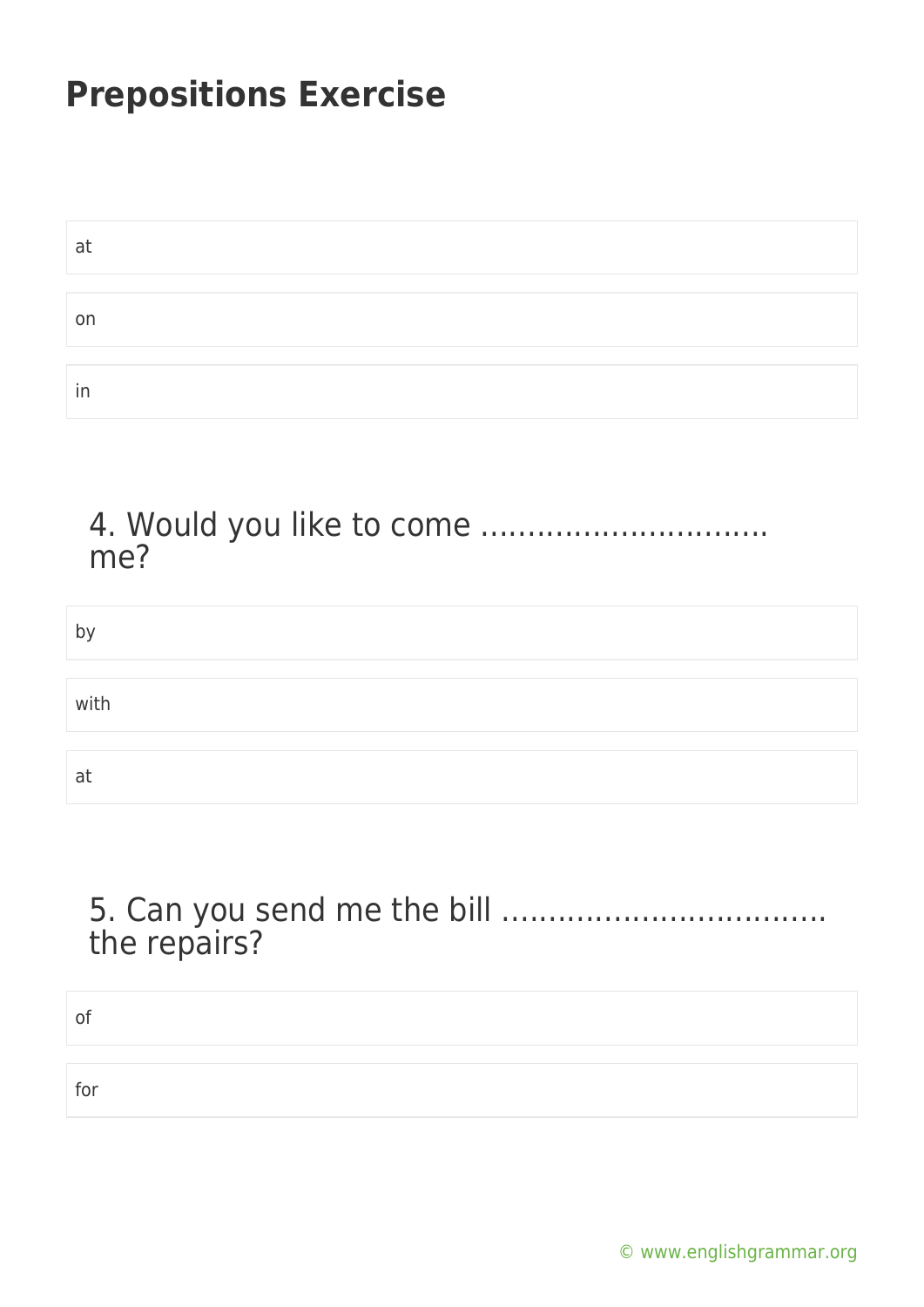from

#### 6. We live many miles ................................ the city.

| οf   |  |  |
|------|--|--|
|      |  |  |
| from |  |  |
|      |  |  |
| off  |  |  |

### 7. He will have gone .............................. now.

| from |  |
|------|--|
|      |  |
| p,   |  |
|      |  |
| O1   |  |

### 8. Are you happy to work ...................................

[© www.englishgrammar.org](https://www.englishgrammar.org/)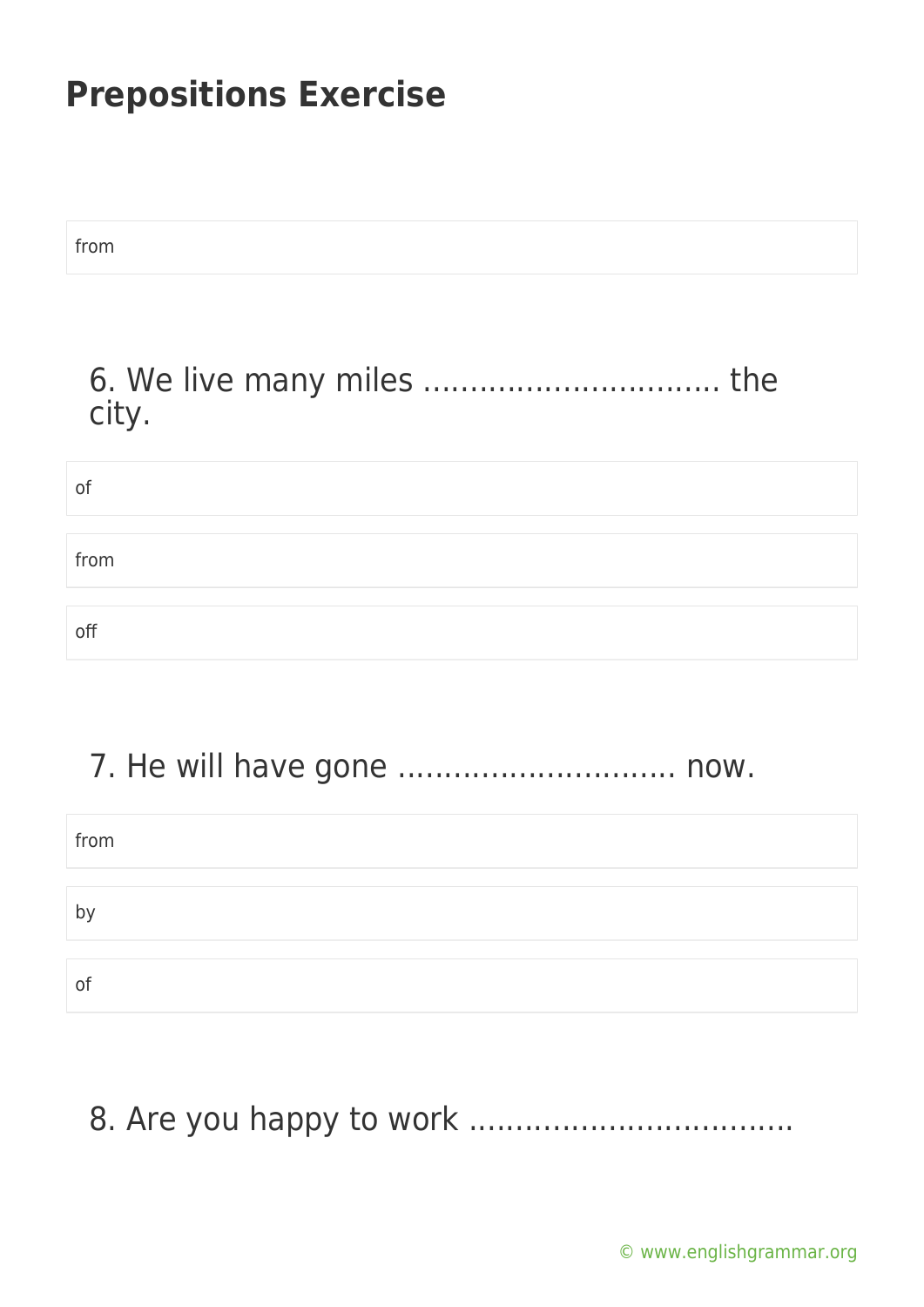### weekends?

Please select 2 correct answers

| a  |  |
|----|--|
|    |  |
| on |  |
|    |  |
| in |  |

#### 9. I prefer you to call me .................................. my first name.

| with         |  |
|--------------|--|
| $\mathsf{D}$ |  |
|              |  |
| O1           |  |

### 10. You shouldn't speak like that ................................ your grandparents.

at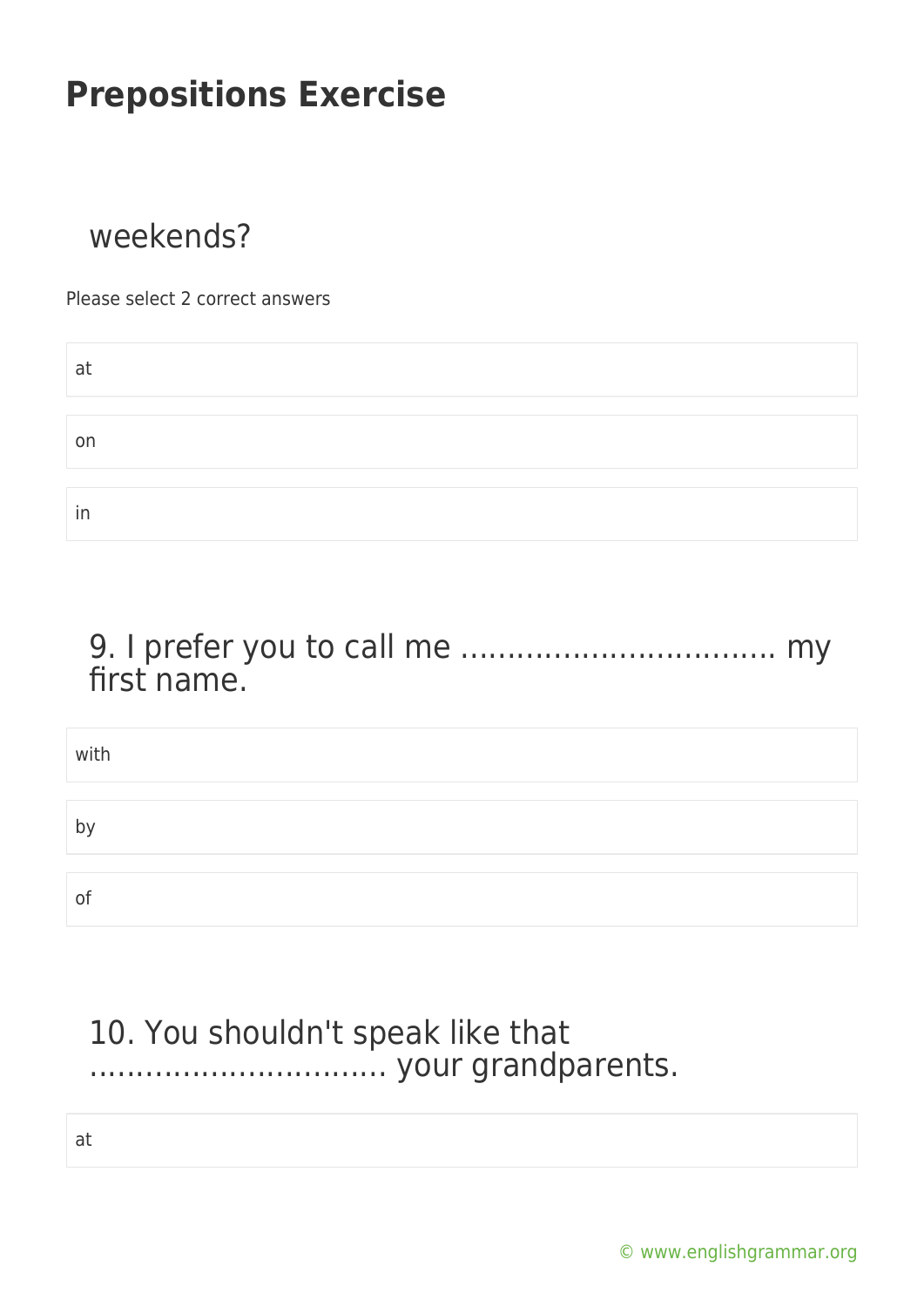| with |  |
|------|--|
|      |  |
| -to  |  |

#### 11. For dinner I had leftovers .............................. lunch.

| from |  |
|------|--|
|      |  |
| to   |  |
|      |  |
| by   |  |

#### 12. I think it is a good idea ....................................... him to find another job.

| of   |  |
|------|--|
| for  |  |
|      |  |
| with |  |